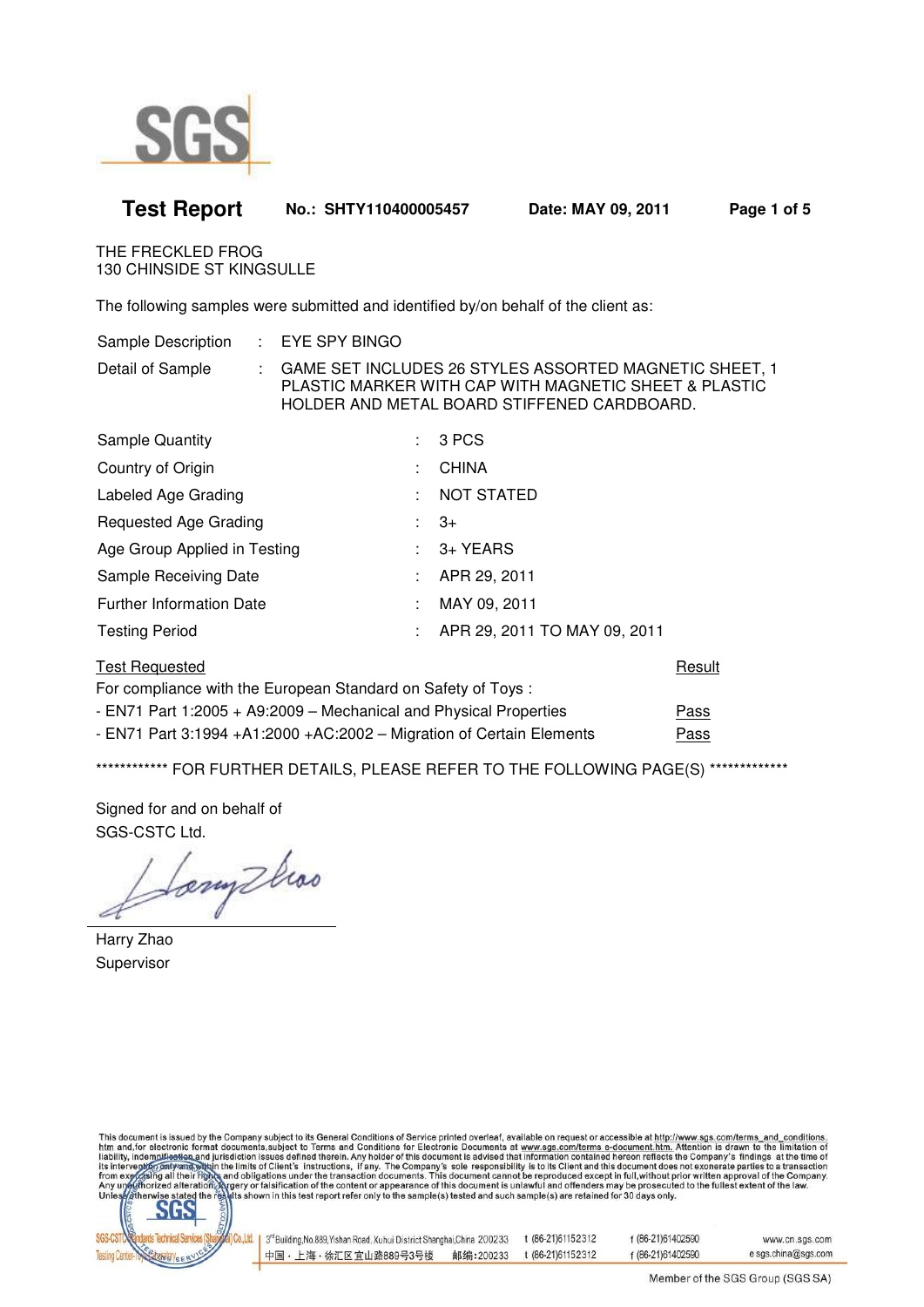

## **Test Report No.: SHTY110400005457 Date: MAY 09, 2011 Page 2 of 5**

Results :

European Standard on Safety of Toys

### - **Mechanical & Physical Properties**

As specified in European standard on safety of toys EN71 Part 1:2005 + A9:2009

| Clause<br>4                    | Description<br>General requirements                                                                                                                                                                                                                                                                                              | Results                                    |
|--------------------------------|----------------------------------------------------------------------------------------------------------------------------------------------------------------------------------------------------------------------------------------------------------------------------------------------------------------------------------|--------------------------------------------|
| 4.1<br>4.7<br>4.8<br>4.23<br>5 | Material (by visual assessment)<br>Edges<br>Points and metallic wires<br>Magnets<br>Toys intended for children under 36 months                                                                                                                                                                                                   | <u>Pass</u><br>Pass<br>Pass<br><b>Pass</b> |
| 5.1                            | General requirements                                                                                                                                                                                                                                                                                                             | See Remark 1                               |
| 7                              | (Remark 1 : Small parts were found. It is acceptable because appropriate<br>age warning is found.)<br>Warnings and instructions for use<br>(Note: It is drawn to your attention that the warnings, precautions and<br>instructions for use should be given in the national language(s) of the<br>country where the toy is sold.) |                                            |
| 7.1                            | <b>General Requirements</b>                                                                                                                                                                                                                                                                                                      | Pass                                       |
| 7.2                            | Toys not intended for children under 36 months                                                                                                                                                                                                                                                                                   | Pass                                       |
|                                |                                                                                                                                                                                                                                                                                                                                  |                                            |

\*\*\*\*\*\*\*\*\*\*\*\*

This document is issued by the Company subject to its General Conditions of Service printed overleaf, available on request or accessible at http://www.sgs.com/terms\_and\_conditions.<br>htm\_and,for electronic format documents,s



| 3 <sup>rd</sup> Building, No.889, Yishan Road, Xuhui District Shanghai, China 200233 |           | t (86-21) 61152312 | f (86-21)61402590 | www.cn.sgs.com      |
|--------------------------------------------------------------------------------------|-----------|--------------------|-------------------|---------------------|
| 中国・上海・徐汇区宜山路889号3号楼                                                                  | 邮编:200233 | t (86-21)61152312  | f (86-21)61402590 | e sgs.china@sgs.com |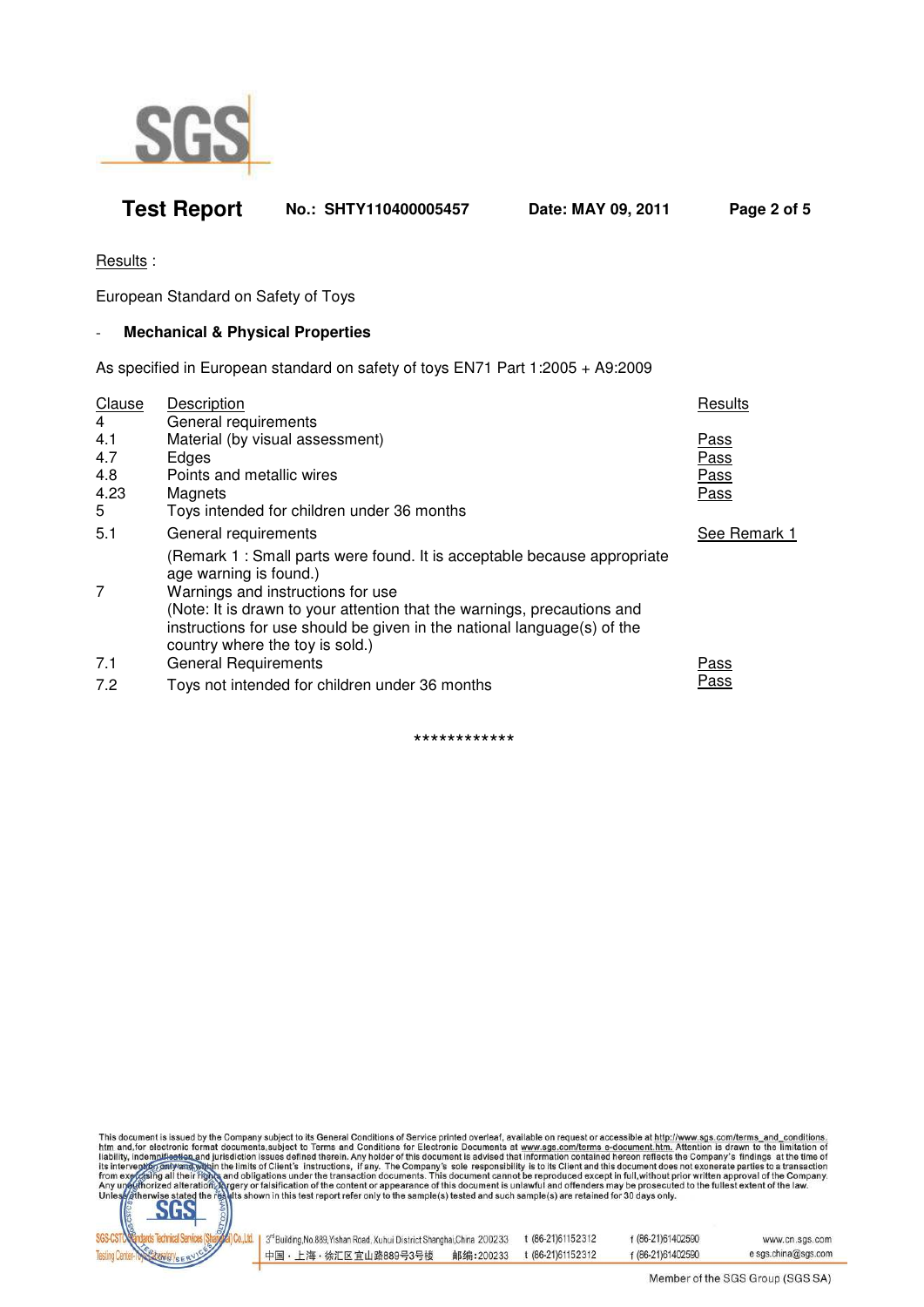

# **Test Report No.: SHTY110400005457 Date: MAY 09, 2011 Page 3 of 5**

### **- Migration of Certain Elements**

Test Method : With reference to EN 71 Part 3:1994 + A1:2000 + AC: 2002, analysis was performed by ICP-OES

| Test Item(s)                                                                                                                                                                                                | Limit                                                            | Unit                                                                                | <b>MDL</b>                                                     | 001                                                                                                         | 002                   | 003                                                                                            |
|-------------------------------------------------------------------------------------------------------------------------------------------------------------------------------------------------------------|------------------------------------------------------------------|-------------------------------------------------------------------------------------|----------------------------------------------------------------|-------------------------------------------------------------------------------------------------------------|-----------------------|------------------------------------------------------------------------------------------------|
| Soluble Lead (Pb)                                                                                                                                                                                           | 90                                                               | mg/kg                                                                               | 5                                                              | <b>ND</b>                                                                                                   | <b>ND</b>             | <b>ND</b>                                                                                      |
| Soluble Antimony (Sb)                                                                                                                                                                                       | 60                                                               | mg/kg                                                                               | 5                                                              | <b>ND</b>                                                                                                   | <b>ND</b>             | <b>ND</b>                                                                                      |
| Soluble Arsenic (As)                                                                                                                                                                                        | 25                                                               | mg/kg                                                                               | 5                                                              | <b>ND</b>                                                                                                   | <b>ND</b>             | <b>ND</b>                                                                                      |
| Soluble Barium (Ba)                                                                                                                                                                                         | 1,000                                                            | mg/kg                                                                               | 10                                                             | <b>ND</b>                                                                                                   | <b>ND</b>             | <b>ND</b>                                                                                      |
| Soluble Cadmium (Cd)                                                                                                                                                                                        | 75                                                               | mg/kg                                                                               | 5                                                              | <b>ND</b>                                                                                                   | <b>ND</b>             | <b>ND</b>                                                                                      |
| Soluble Chromium (Cr)                                                                                                                                                                                       | 60                                                               | mg/kg                                                                               | 5                                                              | <b>ND</b>                                                                                                   | <b>ND</b>             | <b>ND</b>                                                                                      |
| Soluble Mercury (Hg)                                                                                                                                                                                        | 60                                                               | mg/kg                                                                               | 5                                                              | <b>ND</b>                                                                                                   | <b>ND</b>             | <b>ND</b>                                                                                      |
| Soluble Selenium (Se)                                                                                                                                                                                       | 500                                                              | mg/kg                                                                               | 10                                                             | <b>ND</b>                                                                                                   | <b>ND</b>             | <b>ND</b>                                                                                      |
| Test Item(s)                                                                                                                                                                                                | <b>Limit</b>                                                     | <u>Unit</u>                                                                         | <b>MDL</b>                                                     | 004                                                                                                         | 005                   | 006                                                                                            |
| Soluble Lead (Pb)                                                                                                                                                                                           | 90                                                               | mg/kg                                                                               | 5                                                              | <b>ND</b>                                                                                                   | <b>ND</b>             | <b>ND</b>                                                                                      |
| Soluble Antimony (Sb)                                                                                                                                                                                       | 60                                                               | mg/kg                                                                               | 5                                                              | <b>ND</b>                                                                                                   | <b>ND</b>             | <b>ND</b>                                                                                      |
| Soluble Arsenic (As)                                                                                                                                                                                        | 25                                                               | mg/kg                                                                               | 5                                                              | <b>ND</b>                                                                                                   | <b>ND</b>             | <b>ND</b>                                                                                      |
| Soluble Barium (Ba)                                                                                                                                                                                         | 1,000                                                            | mg/kg                                                                               | 10                                                             | 16                                                                                                          | <b>ND</b>             | <b>ND</b>                                                                                      |
| Soluble Cadmium (Cd)                                                                                                                                                                                        | 75                                                               | mg/kg                                                                               | 5                                                              | <b>ND</b>                                                                                                   | <b>ND</b>             | <b>ND</b>                                                                                      |
| Soluble Chromium (Cr)                                                                                                                                                                                       | 60                                                               | mg/kg                                                                               | 5                                                              | <b>ND</b>                                                                                                   | <b>ND</b>             | <b>ND</b>                                                                                      |
| Soluble Mercury (Hg)                                                                                                                                                                                        | 60                                                               | mg/kg                                                                               | 5                                                              | <b>ND</b>                                                                                                   | <b>ND</b>             | <b>ND</b>                                                                                      |
| Soluble Selenium (Se)                                                                                                                                                                                       | 500                                                              | mg/kg                                                                               | 10                                                             | <b>ND</b>                                                                                                   | <b>ND</b>             | <b>ND</b>                                                                                      |
| Test Item(s)<br>Soluble Lead (Pb)<br>Soluble Antimony (Sb)<br>Soluble Arsenic (As)<br>Soluble Barium (Ba)<br>Soluble Cadmium (Cd)<br>Soluble Chromium (Cr)<br>Soluble Mercury (Hg)<br>Soluble Selenium (Se) | <b>Limit</b><br>90<br>60<br>25<br>1,000<br>75<br>60<br>60<br>500 | <u>Unit</u><br>mg/kg<br>mg/kg<br>mg/kg<br>mg/kg<br>mg/kg<br>mg/kg<br>mg/kg<br>mg/kg | <b>MDL</b><br>5<br>5<br>5<br>10<br>$\mathbf 5$<br>5<br>5<br>10 | 007<br><b>ND</b><br><b>ND</b><br><b>ND</b><br><b>ND</b><br><b>ND</b><br><b>ND</b><br><b>ND</b><br><b>ND</b> | 008<br>$\blacksquare$ | 009<br>ND.<br><b>ND</b><br><b>ND</b><br><b>ND</b><br><b>ND</b><br><b>ND</b><br>ND<br><b>ND</b> |
| Test Item(s)                                                                                                                                                                                                | Limit                                                            | <u>Unit</u>                                                                         | <b>MDL</b>                                                     | <u>010</u>                                                                                                  | <u>011</u>            | <u>012</u>                                                                                     |
| Soluble Lead (Pb)                                                                                                                                                                                           | 90                                                               | mg/kg                                                                               | 5                                                              | <b>ND</b>                                                                                                   | <b>ND</b>             | <b>ND</b>                                                                                      |
| Soluble Antimony (Sb)                                                                                                                                                                                       | 60                                                               | mg/kg                                                                               | 5                                                              | <b>ND</b>                                                                                                   | <b>ND</b>             | <b>ND</b>                                                                                      |
| Soluble Arsenic (As)                                                                                                                                                                                        | 25                                                               | mg/kg                                                                               | 5                                                              | <b>ND</b>                                                                                                   | <b>ND</b>             | <b>ND</b>                                                                                      |
| Soluble Barium (Ba)                                                                                                                                                                                         | 1,000                                                            | mg/kg                                                                               | 10                                                             | <b>ND</b>                                                                                                   | <b>ND</b>             | 19                                                                                             |
| Soluble Cadmium (Cd)                                                                                                                                                                                        | 75                                                               | mg/kg                                                                               | 5                                                              | <b>ND</b>                                                                                                   | <b>ND</b>             | <b>ND</b>                                                                                      |
| Soluble Chromium (Cr)                                                                                                                                                                                       | 60                                                               | mg/kg                                                                               | 5                                                              | <b>ND</b>                                                                                                   | <b>ND</b>             | <b>ND</b>                                                                                      |
| Soluble Mercury (Hg)                                                                                                                                                                                        | 60                                                               | mg/kg                                                                               | 5                                                              | <b>ND</b>                                                                                                   | <b>ND</b>             | <b>ND</b>                                                                                      |
| Soluble Selenium (Se)                                                                                                                                                                                       | 500                                                              | mg/kg                                                                               | 10                                                             | <b>ND</b>                                                                                                   | <b>ND</b>             | <b>ND</b>                                                                                      |

This document is issued by the Company subject to its General Conditions of Service printed overleaf, available on request or accessible at http://www.sgs.com/terms\_and\_conditions.<br>htm\_and,for electronic format documents,



| 13 <sup>rd</sup> Building, No. 889, Yishan Road, Xuhui District Shanghai, China 200233 |           | t (86-21)61152312 | f (86-21)61402590 | www.cn.sgs.com      |
|----------------------------------------------------------------------------------------|-----------|-------------------|-------------------|---------------------|
| 中国・上海・徐汇区宜山路889号3号楼                                                                    | 邮编:200233 | t (86-21)61152312 | f (86-21)61402590 | e sgs.china@sgs.com |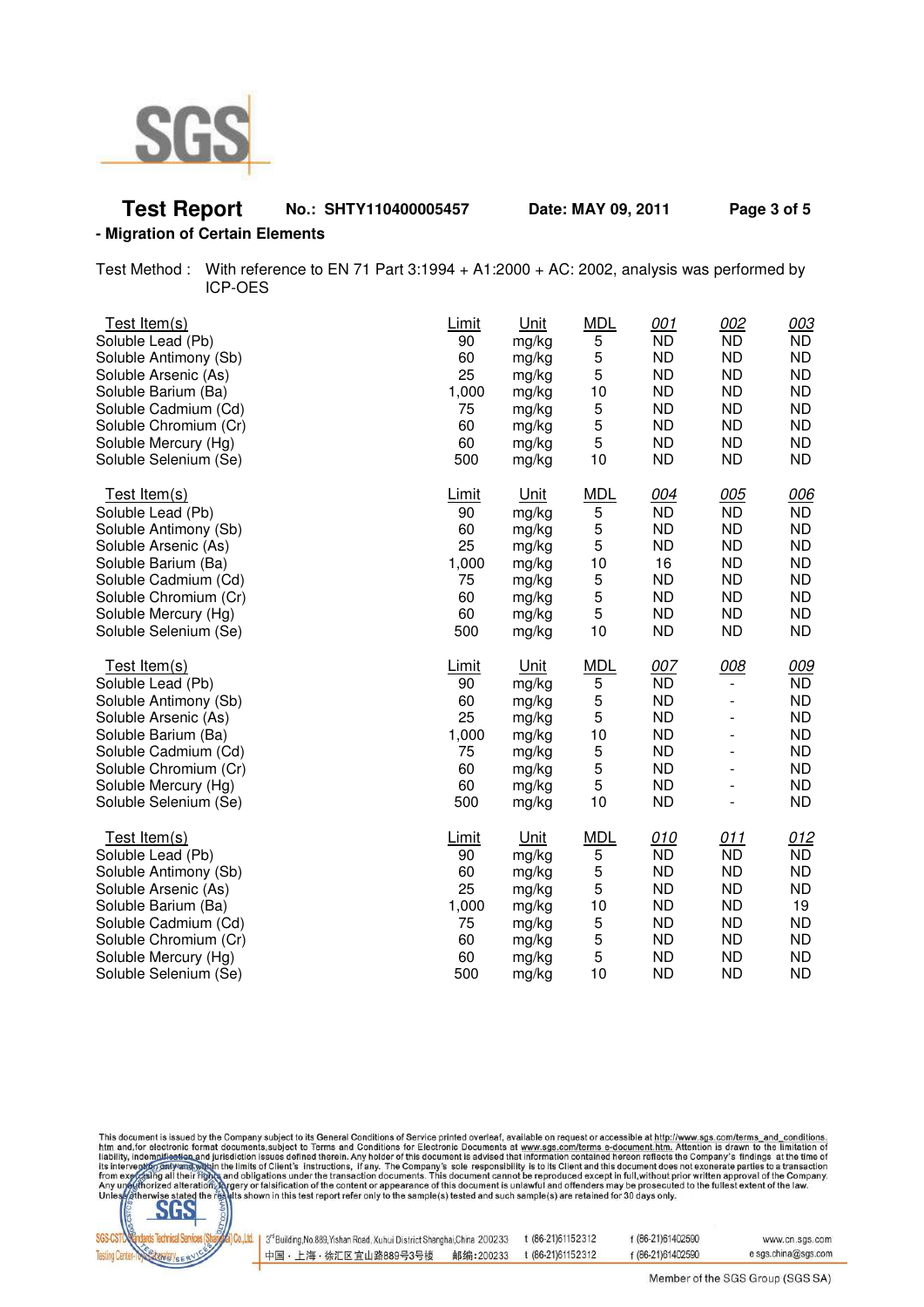

| <b>Test Report</b>    | No.: SHTY110400005457 | Date: MAY 09, 2011 |            |            | Page 4 of 5 |
|-----------------------|-----------------------|--------------------|------------|------------|-------------|
| Test Item(s)          | Limit                 | Unit               | <b>MDL</b> | <u>013</u> |             |
| Soluble Lead (Pb)     | 90                    | mg/kg              | 5          | <b>ND</b>  |             |
| Soluble Antimony (Sb) | 60                    | mg/kg              | 5          | <b>ND</b>  |             |
| Soluble Arsenic (As)  | 25                    | mg/kg              | 5          | <b>ND</b>  |             |
| Soluble Barium (Ba)   | 1,000                 | mg/kg              | 10         | <b>ND</b>  |             |
| Soluble Cadmium (Cd)  | 75                    | mg/kg              | 5          | <b>ND</b>  |             |
| Soluble Chromium (Cr) | 60                    | mg/kg              | 5          | <b>ND</b>  |             |
| Soluble Mercury (Hg)  | 60                    | mg/kg              | 5          | <b>ND</b>  |             |
| Soluble Selenium (Se) | 500                   | mg/kg              | 10         | <b>ND</b>  |             |

Notes :

(1) Results shown are of the adjusted analytical results.

 (2) Mass of trace amount of sample 001is 20.6mg, sample 002 is 35.6mg. (3) As received, the test portion of 008 is less than 10mg, therefore such components were not tested for migration of certain elements, as specified in the European Standard, EN71 part 3 : 1994, Clause 7–selection of test portions.

(4) For sample 010: Result shown is of the total weight of wet sample

#### Test Part Description :

| Specimen No.     | <b>SGS Sample ID</b> | <b>Description</b>                           |
|------------------|----------------------|----------------------------------------------|
| SHA11-061464.001 |                      | Transparent plastic film (on magnet sticker) |
| 2                | SHA11-061464.002     | Colorful paster (on magnet)                  |
| 3                | SHA11-061464.003     | Colorful paper (on paper board)              |
| 4                | SHA11-061464.004     | Brown paper board                            |
| 5                | SHA11-061464.005     | Bright black plastic end plug                |
| 6                | SHA11-061464.006     | White plastic barrel                         |
| 7                | SHA11-061464.007     | White plastic buckle                         |
| 8                | SHA11-061464.008     | White foam with adhesive                     |
| 9                | SHA11-061464.009     | Black plastic cap                            |
| 10               | SHA11-061464.010     | <b>Black ink</b>                             |
| 11               | SHA11-061464.011     | <b>Black felt</b>                            |
| 12               | SHA11-061464.012     | Dark brown soft magnet                       |
| 13               | SHA11-061464.013     | Red paper with yellow letter (instructions)  |

Remarks :

 $(1)$  1 mg/kg = 1 ppm = 0.0001%  $(2)$  MDL = Method Detection Limit  $(3)$  ND = Not Detected ( < MDL)  $(4)$  "-" = Not Regulated

N.B. : - Only applicable clauses were shown.

This document is issued by the Company subject to its General Conditions of Service printed overleaf, available on request or accessible at http://www.sgs.com/terms\_and\_conditions<br>htm\_and,for electronic format documents,su



| 3 <sup>rd</sup> Building, No.889, Yishan Road, Xuhui District Shanghai, China 200233 |           | t (86-21)61152312 | f (86-21)61402590 | www.cn.sgs.com      |
|--------------------------------------------------------------------------------------|-----------|-------------------|-------------------|---------------------|
| 中国・上海・徐汇区宜山路889号3号楼                                                                  | 邮编:200233 | t (86-21)61152312 | f (86-21)61402590 | e sgs.china@sgs.com |